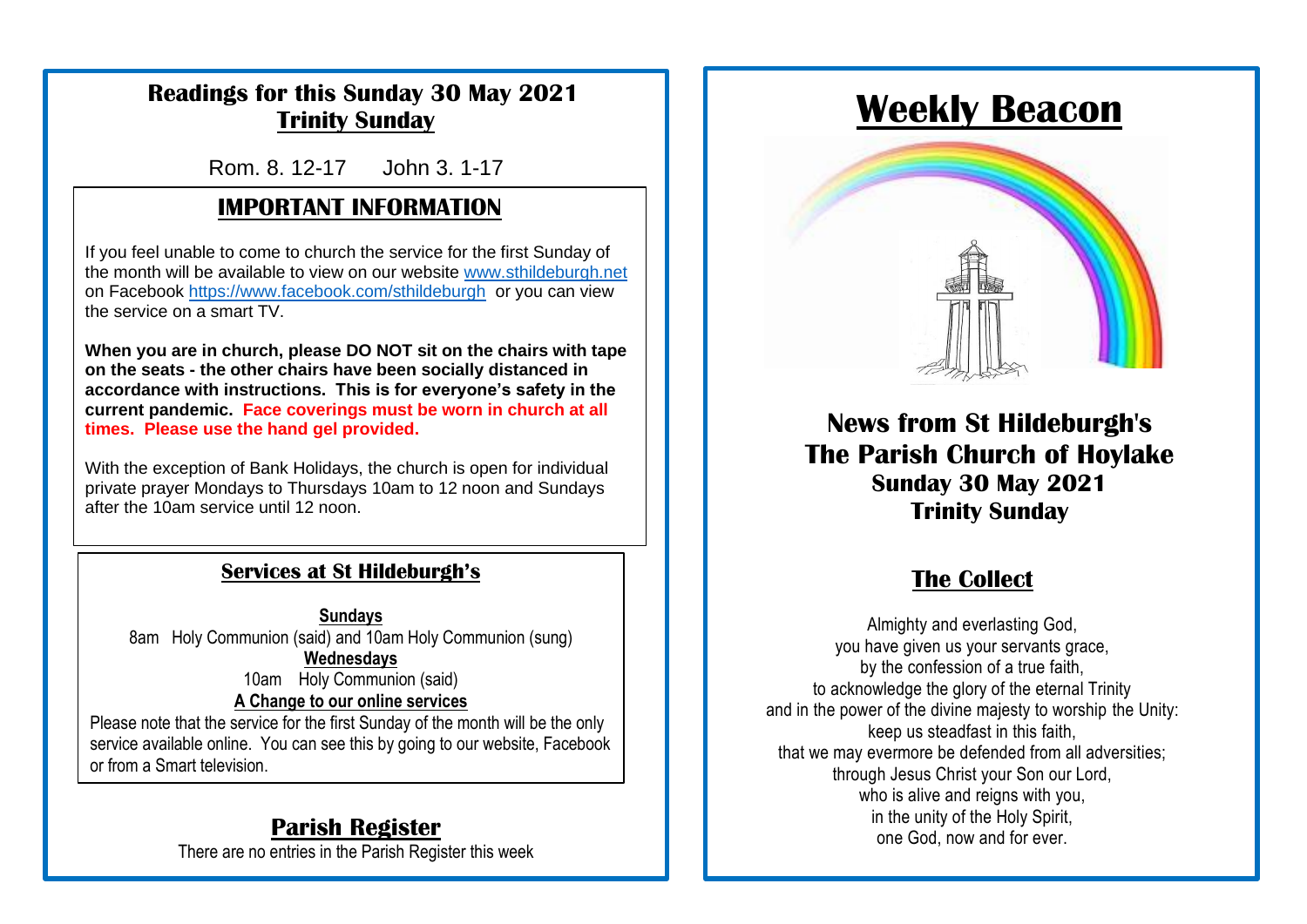# **APCM 2021 – Vicar's Report**



#### **Prayer**

**Over the last year many lives have been lost to covid and other illnesses lets pray in silence for all the bereaved and all affected by this terrible virus….**

#### **The Holy Spirit Comes at Pentecost**

*When the day of Pentecost came, they were all together in one place. Suddenly a sound like the blowing of a violent wind came from heaven and filled the whole house where they were sitting. They saw what seemed to be tongues of fire that separated and came to rest on each of them. All of them were filled with the Holy Spirit and began to speak in other tongues as the Spirit enabled them.*

*continued on next page……*

I am sure you will recognise this scripture from today's service - it is of course the account of the coming of the Holy Spirit the promised advocate.

It could not be more appropriate as we navigate what seems like an uncertain future, if we can take any comfort, it must be from these words of scripture. We all know what happened after Pentecost, those frightened men and women changed the world.

Take heart from this we are supported and held by the Spirit of God and no matter how hard it is, that is a fact.

This year we may have been closed physically as a building but we have never stopped being the church. Today I want to thank everyone without naming names for the incredible effort in keeping going. I am amazed by the work not only our own parishioners have done but also our community.

There are many examples of this, offering lunches to the isolated, by the enormous effort of the community giving food for the food bank, every day it seemed more food would find its way on to my doorstep, thank you.

As a church we have facilitated a huge amount of Christmas gifts to refugees and families struggling with low income. There have been opportunities to help asylum seekers by offering a place to meet and eat.

*continued on next page……*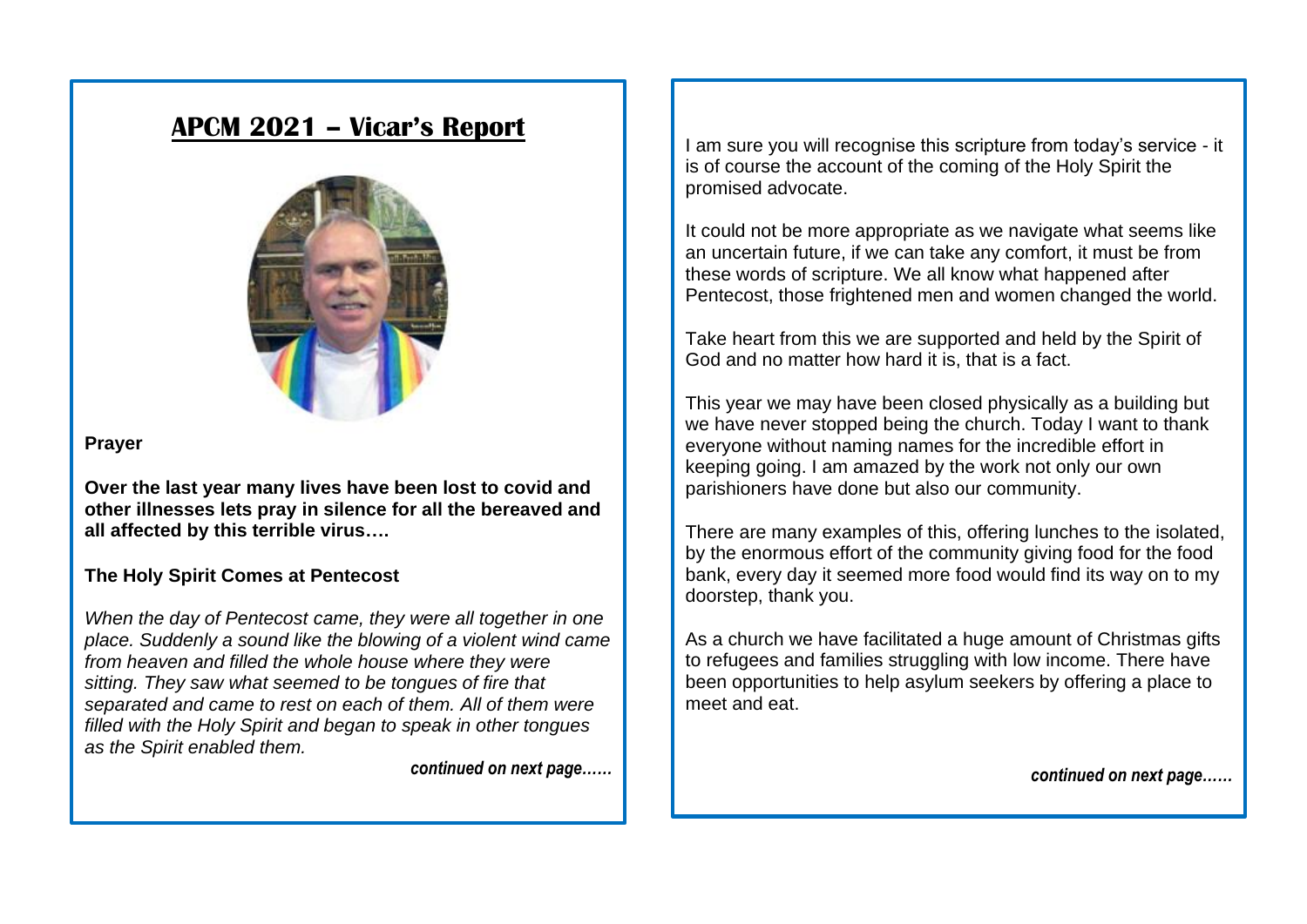As a Church we have adapted our services and moved online and again thank you to all who have helped with that. We have reached a lot of people over the weeks and our services have reached as far as Canada, America and Mexico!

I would also like to record my thanks to all who have contributed to the music of the church and more recently it has been a joy to hear singing again.

If ever there was any doubt about God's guiding hand, I think we can honestly say he has been there in the midst of everything.



In every organisation there are people who underpin and support the ministry and I am very grateful for the work of the church office and also for the countless phone calls that have been made to so many people. These calls have been much appreciated - the ability to break into the silence of a long and lonely day makes such a difference.

*continued on opposite page……*

The future is both in God's hands and ours; prayer, listening and responding will all form a new vision for us. We can already look forward to Rev'd Richard's ordination as he, like John, takes the step towards priesthood. Rev'd John has been a great support to me over the last year and I continue to be thankful for his ministry among us.

Thankfully, if all goes well following the government's guidelines, we will continue slowly and carefully to open up and continue the work of the Gospel.

Rev'd Paul

# **BBQ**

To celebrate the ordinations of Rev'd Richard and Rev'd Frances, Rev'd Paul and Rev'd Gillian will be holding a BBQ in the Vicarage Garden on Sunday 27 June at 1pm. Admission is by donation.

Although tea and coffee will be provided, please bring your own wine and beer. **Please do not bring food.**

If you would like to attend, please add your name to the list at the back of church or contact the Church Office on 0151 632 5339 [www.sthildeburgh.parish.office@gmail.com](http://www.sthildeburgh.parish.office@gmail.com)

**If you would like to contribute towards a gift for Rev'd Richard, please contact Rev'd Paul.**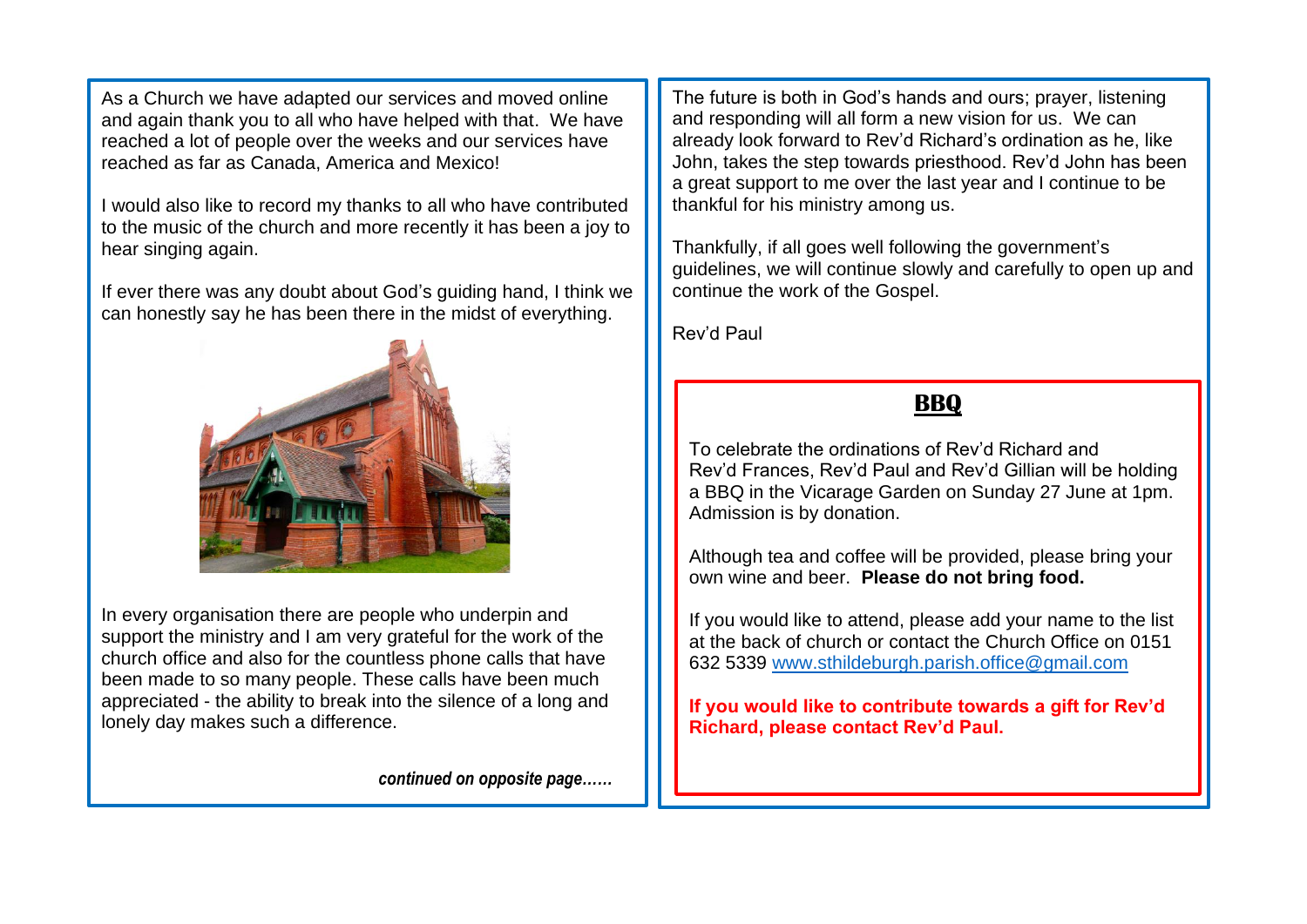#### **VOYAGERS AT HOME**

This Sunday in Voyagers we read about the Holy Spirit coming to the disciples at Pentecost, helping them and giving them courage.



We noticed that the crowds in Jerusalem heard the good news in their own language - God still speaks to each of us as individuals, in ways that we can hear and respond to, and he still gives the Holy Spirit to encourage and guide.

#### **VOYAGERS IN CHURCH**



**From Sunday 30 May, Voyagers will be meeting in church again during the 10am service. All are welcome, please bring a jacket as we will try to be outside if weather permits.** 

**It would also be a big help in the current circumstances if each family could bring a pencil case of pens/crayons to use.**

**Love and prayers,**

**Christine**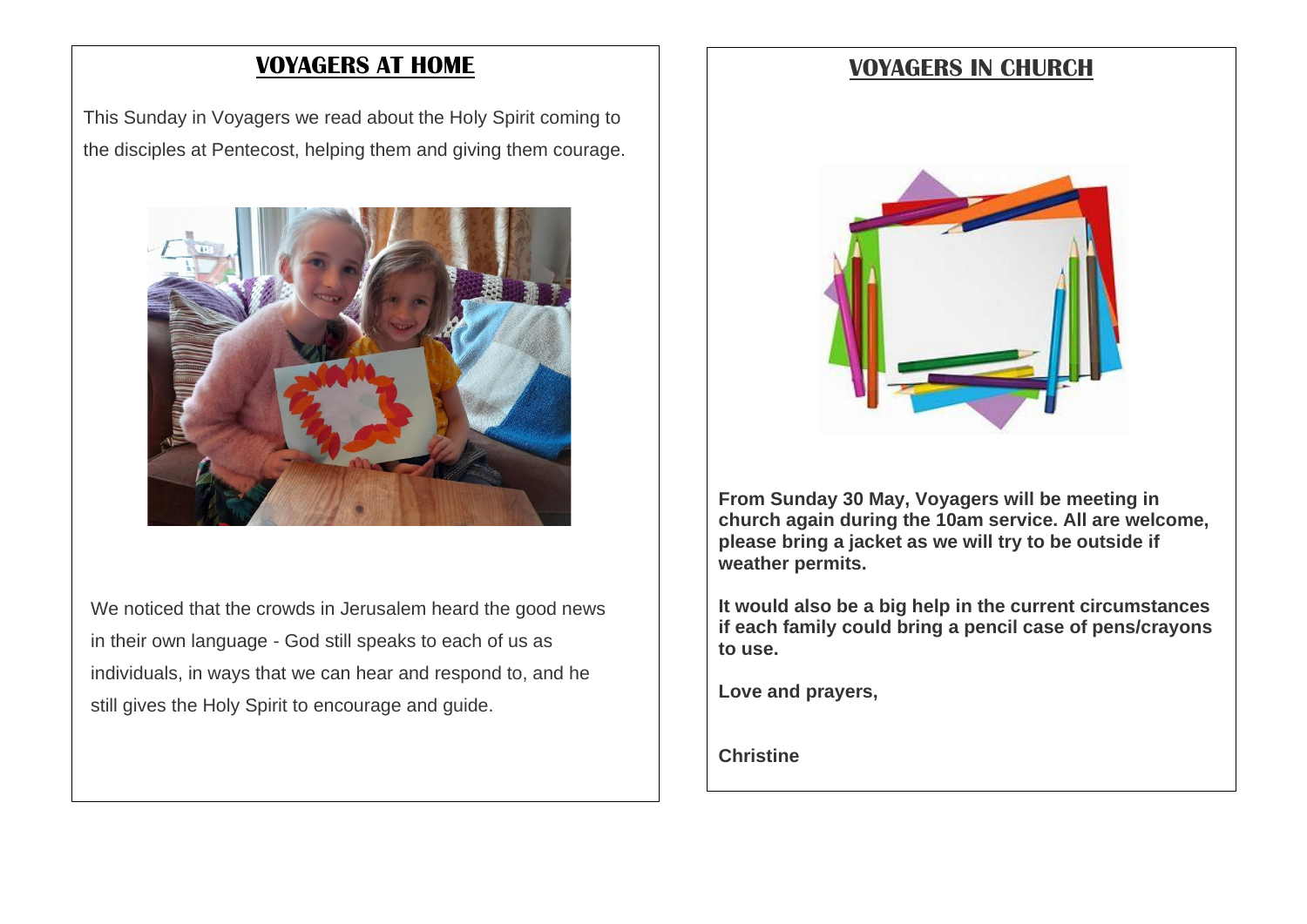# **FLOWER OF THE WEEK: POPPY 55th in a series**

#### *Text and photographs by Peter Surridge.*

Poppies are among the brightest and easiest flowers to grow in the summer garden. Many kinds are from overseas, including huge oriental poppies and small, frilly Californian types. The famous Shirley poppies are essentially British. They are directly descended from the red cornfield and cottage garden flower from which they were bred by the Rev William Wilks – and named after his parish, Shirley in Surrey – some 120 years ago.

There are 70 species of poppy but these three kinds are most often grown in gardens. **Species and varieties of the genus** *Papaver* such as *Papaver rhoeas* with vigorous and vivid flowers, including the cornfield poppy (pictured), the Flanders poppy and also Shirley poppies, which are available in a mixture of single and double flowers in shades of yellow pink, orange and red. **Californian poppies**, *Eschscholzia californica*, which are annuals with fluted, silky cups in shades of orange and white on 30cm (12in) stems. **Oriental poppies,** *Papaver orientale*, a biennial or short-lived perennial which is parent to the most spectacular varieties with huge flowers on 90cm (3ft) stems, among them scarlet Allegro, crimson Beauty of Livermere, and pink Cedric Morris (pictured). Most, if not all, have dark centres, a characteristic that makes the white-petalled variety Black and White a surprisingly stark flower. Pizzicato is free-flowering in a mixture of colours – scarlet, orange, salmon, mauve, pink and white.

Less common in gardens are the blue Himalayan poppy, up to 1.2m (4ft) tall, and yellow Welsh poppy, at 45cm (18in). These are species of *Meconopsis*, deciduous perennials with saucer-shaped flowers containing golden stamens which are especially striking against the rich azure petals of the Himalayan poppy. Both are graceful additions to any herbaceous border. There are double flowered and orange forms of the Welsh poppy.



*Above: Cedric Morris, a pink variety of oriental poppy.*

*Left: Cornfield poppies in a wildflower display improve the urban environment.*



Other hardy species include the Iceland poppy, *Papaver croceum*, 30cm (12in) biennials with flowers of yellow, orange or white; and *Papaver somniferum*, the opium poppy, a 1.2m (4ft) annual with flowers of pink, purple, red and white. The attractive seed-heads are valued for flower arranging. The variety Paeony Flowered has large frilly blooms.

Poppies can be grown from seed sown in spring and many kinds will self-seed once established. They like full sun and well-drained soil.